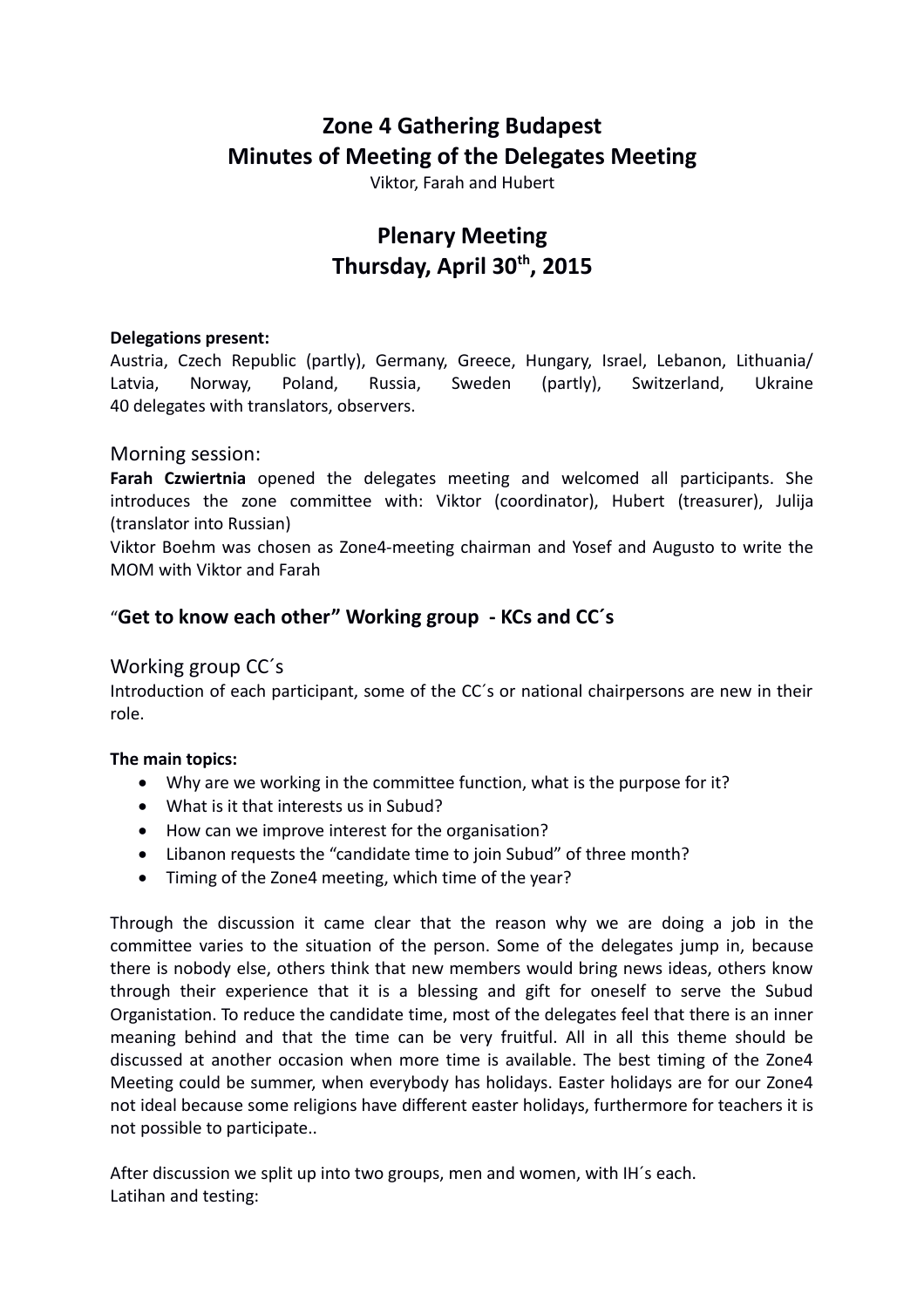How does it feel if there is a Subud organization in a country? What is the Role of the Committee, Chair, CC, KC, your own? What was Bapak's Purpose of creating Zone 4?

## Working group KC´s

The KC´s were discussing various themes but to deepen the issues, time was much too short. The wish for the next Zone4 Meeting was to have more time for sharing and if necessary testing. An extra Latihan in the morning as a preparation for the day was felt to be necessary.

Some tests were made as following:

- How does it feel if there is a Subud organization in a country?
- What are the roles both on the national and international / zonal level of…Chair, CC, KC, Zone Rep?
- How do we fulfill our role at this time and how can it be with God´s help?
- Why did Bapak choose the countries in Zone 4 for Zone 4?

The KC´s will write a report of the meeting.

## Afternoon session: **Minutes of the last Zone 4 Meeting in Puebla, August 2014**

The minutes of the last Zone 4 meeting in Puebla are summarized by Viktor. The Zone 4 countries accept the minutes unanimously.

## **Proposals to the WSA**

There are some proposals to the WSA that have been collected the last four years and have been voted on on the world congress in Puebla. Farah has reviewed these proposals and took the ones relevant for this Zone 4 Meeting, which are discussed in the plenary session.

## **1. WSA Membership -** Conditions for countries to become a member of the WSA

This proposal is relevant to Zone 4, because of countries like Lebanon and Serbia that only have a few members and currently don't have a vote on the zone and world congresses, and can only bring in their opinion. The proposal is to lower the minimum membership from 9 to 6 members with a committee (a chair and a treasurer) and the Helper Dewan ideally existing of a female and male Kedjiwaan Councillor, but, if there is just one of the gender then one KC is enough.

It is pointed out that according to Bapak, the development of a helper's Dewan and an organization in a country is a necessary step of growth and development for the members in the respective country. There are some obligations in the World Subud Association that have to be fulfilled to become a member as a country, and these obligations have to be defined somehow or need a certain border. The other extreme would be one person in a country who could become a member of the WSA, who then would have a lot of power through their vote in the international congresses, in an undemocratic way.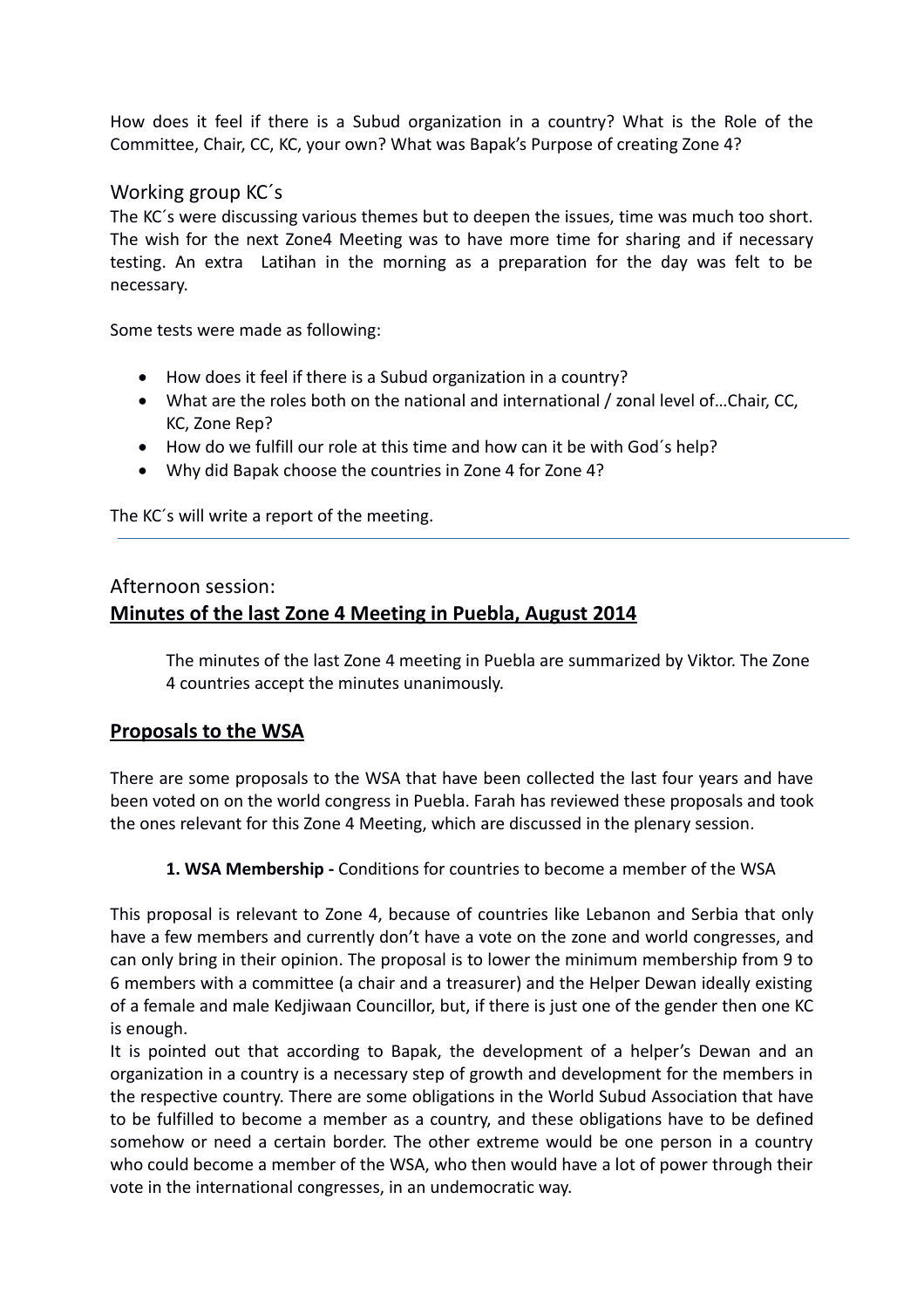## *There are 2 Possibilities to be a member of WSA:*

A) Full membership with voting rights

B) Associate membership with no voting rights: These would be countries with less than 6 members. The aim being that they work towards becoming a full voting

member. These countries would participate in discussions but would not have a vote.

There is a vote on the Zone 4 meeting to focus on this topic the next three years, which is accepted unanimously by the Zone 4 delegates. Farah will therefore recommend at the WSC meeting in Chile to focus on this topic.

## **2. Central helper database: Process for issuing Helper´s cards**

This is currently reviewed through the international helpers. It is aimed to create a central database to have an overwiew and more transparency concerning being a helper in Subud.

Until the 1980ies, there existed a central database on the Subud helpers, which was lost. Today, there are different kinds of formats of the helper's cards. The aim is to create 1 format of helper's cards and 1 register / database. Inactive and "inactivated" helpers will be marked. This issue has risen, because "Helpers" can "pop up" somewhere and do helper's work, which might not be in line with Subud. Through a central database it can be checked whether a helper is truly a helper, or maybe inactive.

It is also shortly discussed when a helper is an "active" or "inactive" helper. It was suggested to test every 4 years if a helper should be active or inactive. In Lewes (Britain) for instance this question is tested every 6 month. This has also been a topic from the KC´s at the Zone 4 meeting, and is discussed later in their respective meetings (and not further discussed in the plenary session).

## **3. Helper Capacity Building**

This issue was discussed and will be a topic of the WSC for the coming years. Ibu Rahaju emphasizes in all her last talks and meetings with the international helpers and the WSC the importance of helper work to ensure the growth of Subud.

When International Helpers visit a country, they are encouraged to work with the national helpers in addition to all other helpers within a country, to **strengthen the way Helper´s Dewan works**.

It is also included in the proposal, that at **all congresses and gatherings** priority should be given to **helper´s capacity and ability building**.

A third point is that Subud national committees should ensure that all helpers have a copy of **'Bapak's Advice and Guidance for Helpers'.** Because the book is **under review** through the International Helpers at the moment, this point will be added later.

The need for **Helper meetings** on **Zonal - national - local level** was discussed and expressed. A possible time for a **Zone4 Helper Meeting** would be **autumn 2015**. The KC´s will take this task in as one of their main considerations.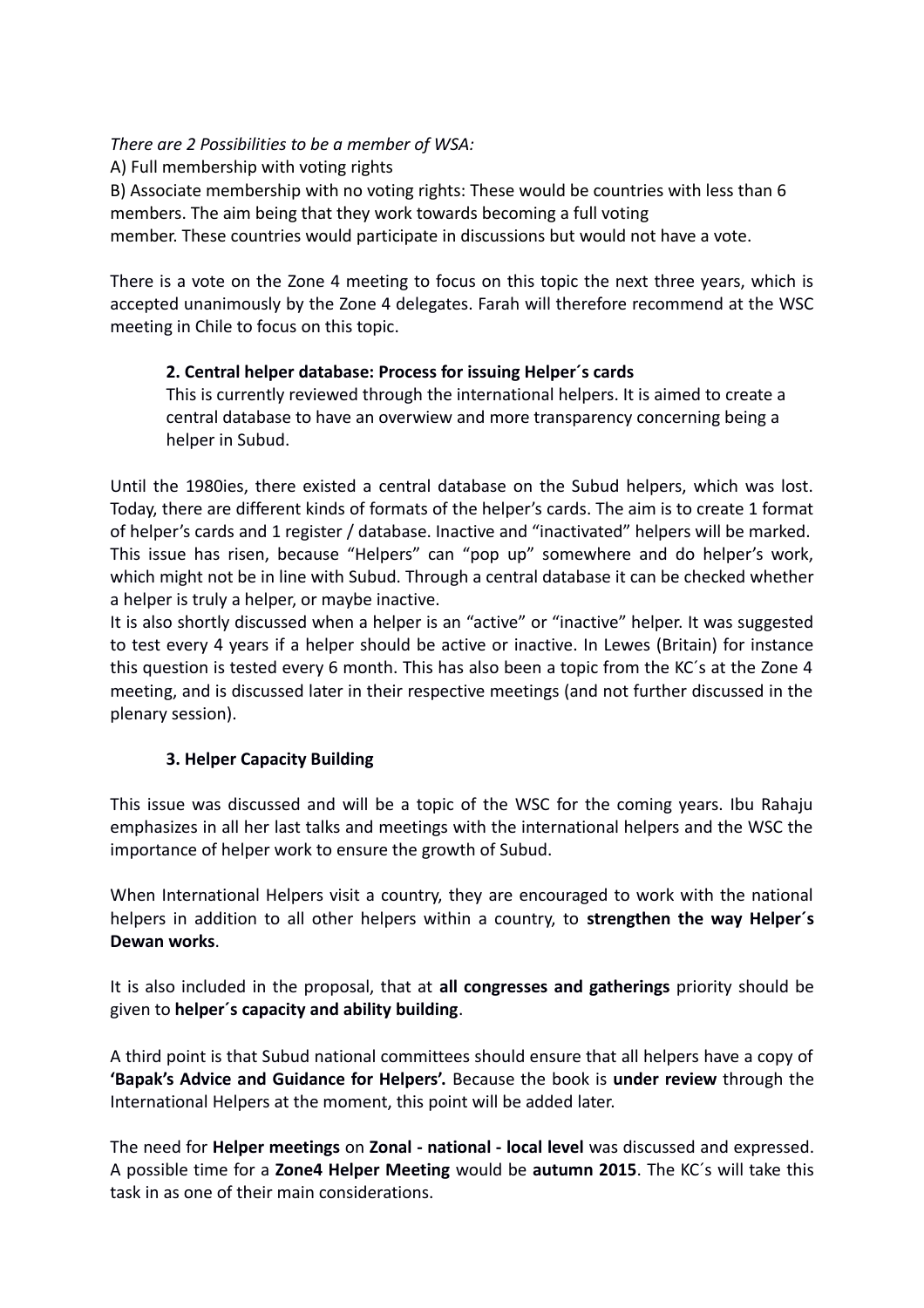#### **Programme change:**

*As some of delegates will leave earlier on Saturday afternoon, the programme was changed and agreed to continue with the finances.*

## **Financial Report by Hubert Konrad, Zone4 treasurer**

The budget documents had been circulated to Member Countries in advance of the Zone Meeting. It become apparent that due to technical issues, not every delegation had received the documents. It was decided that the documents, including Hubert's presentation, would be sent out again to all Member Countries in the course of the Zone Meeting.

## **i) Look back to 2014**

There were total contributions of 16,322  $\epsilon$  (budget: 14,592 $\epsilon$ ) by the Member Countries. The main contributors were (by Country): Germany, Norway, Austria and Russia. In addition, the Zone spent 3,800 € less on delegate subsidies for the World Congress in Puebla, and 2,800€ less on Zone 4 team expenses than had originally been budgeted. The main reason for the lower expenses was that the Zone 4 Meeting was held at the same venue as the World Congress in Puebla. Thus, the total amount spent in 2014 was 22,600 $\epsilon$ , and the net result (including transfers from the Zone World Congress Fund) for 2014 was a surplus of approximately 2,600€.

#### **ii) Budget of 2015 (decided at the World Congress in Puebla)**

The WSA + IH Contributions are now combined for simplicity. In advance of the Zone Meeting, there it was agreed to change parts of the budget that had been decided in Puebla:

- To increase the subsidies to delegates for the Zone 4 meeting by 1,000  $\epsilon$
- To reduce the Zone 4 team expenses by 1,000€
- $\rightarrow$  These two points had been circulated via e-Mail, and some countries have responded and agreed.
- To add subsidies for members to go to the Zone 4 Meeting (which had so far been fully covered by individual donations).
- $\rightarrow$  These points are discussed by the countries' delegations and voted on another day.

Up to the Zone 4 Meeting, so far only two countries had contributed. Approx. 3,800€ are still needed to balance the budget. Balancing is possible, if all countries match or increase their 2014 contribution. It is also remarked that there is still a possibility to generate a surplus from the Zone 4 meeting, if all participants pay the registration fees. The questions is also raised, how much can be contributed to the WSA this year.

There is a discussion and clarification on the reserve system for the World Congress, which had been renewed and simplified in Moscow 2009. Up to then, many reserves were not used. The needed reserves for the next World Congress 2018 in Germany are expected to be lower due to the closer proximity of the World Congress and less travel expenses.

There is a short proposal to raise the reserve for the cross-country fund again due to an isolated applicant in Cyprus by Robiyan. It is decided to discuss this later.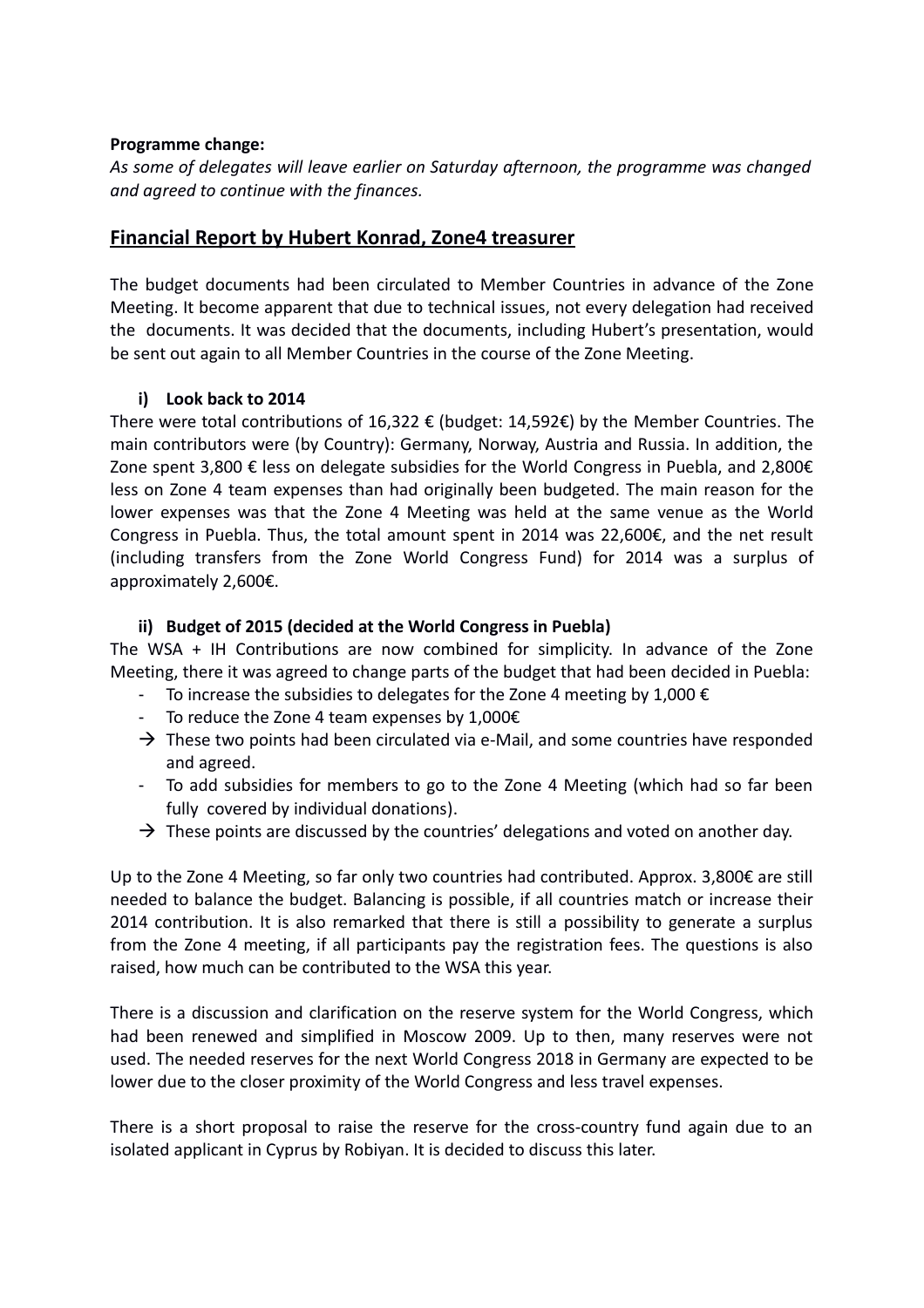Hubert indicates that currently, the Zone 4 is running a deficit, which isn't sustainable, and there should be a discussion and a decision whether to change it or not.

Viktor later remarks, that Hubert's calculations have been very conservative.

## iii) **Budget 2016**

The budget of 2016 is  $+/$ - the same as in 2015. Hubert is expecting a deficit of -5,100 $\epsilon$ . He proposes to continue raising the subsidies for delegates to travel to the Zone 4 congress (+1,000€) and decrease the Zone 4 Team expenses (-1,000€). He is also in favor to continue subsidizing members to visit the Zone 4 Meetings. Hubert again remarks that how to deal with a deficit needs to be discussed.

There is a proposal by the WSC to subsidize Wing chairs to the zone meeting. This will be discussed later.

Viktor thanks Hubert for his work as Zone 4 treasurer.

## **Communication of the Zone 4 & Newsletter**

#### **Newsletter and email news for Delegates**

Farah asks how to improve communication in our Zone. Are the Zone4 Newsletter received and read, and how it is perceived. What is needed?

Some statements from the attendants:

- People from other zones and IH ´s enjoy it very much, to know what is going on
- There is a lot of positive feedback on the newsletter in general, and the readers thank Farah for her efforts.
- It is positively remarked that the newsletter is also translated into Russian through Julija.
- It is suggested that the newsletter should be forwarded to the members, and maybe even be printed out to the members that don´t have an Internet connection. This should be done through the national committee.
- There should be a deadline when to submit topics to be added to the newsletter.
- The frequency of the newsletter will be bi-monthly.
- It was discussed that News for the delegates like reports and official documents should be sent via email listserver next to the Newsletter.

## **Website** [\(www.subud-zone4.org\)](http://www.subud-zone4.org/)

- **-** The website was set up by Ismanah 3 years ago for the Zonemeeting in Wolfsburg. The present Zone4 Team took it over and uses the website as information tool. Farah informs the delegates of the possibility that each Zone4 country could have their own segment on the website. It is discussed whether each country would like to add country-specific content, which was not taken in consideration.
- **-** It is suggested to spread the existence of the Zone4 website to the membership from the countries through the respective committees.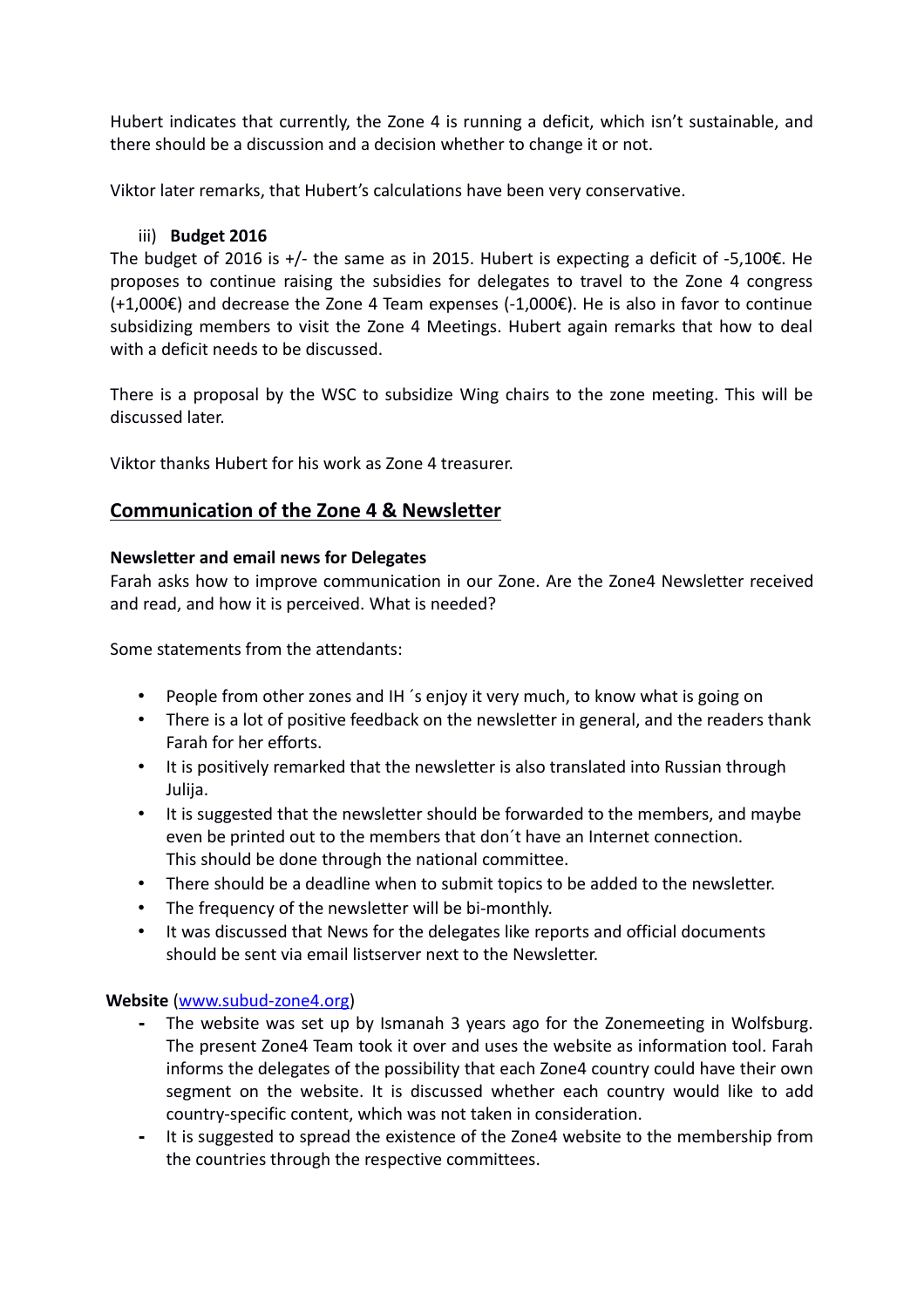**Translation Team - Report** by Elisa Sanchez Caballero, Paloma de la Vina, Valentine Goebel, Tuti and Sharif Horthy

The translation team presented results from their workshop on the day before. They were connected by Skype with Raymond and Muti Lee and a short hello with Ibu Rahayu; additionally with Rebecca and Marsiya from Ukraine.

Bapak gave ca. 1700 Talks until now nearly half of it is translated into English. Since 1998 Sharif and Tuti are translating the talks into English. The team of translators consists at the moment of 5 Members and some editors. The talks are translated next to English into German, Spanish, French, Russian and Mandarin. The team recognised the importance having a dialog between the translators and so Skype conferences are done.

Some topics of the meeting:

- Ask, ask and ask If something is unclear in the English translation *do* write to Sharif and Tuti and Raymond and Muti
- Listen to Bapaks talk before translating
- Continue your studies of Indonesian language
- Create a team of translators in your language so that it will easier to find translators for the future
- Do not change Bapak words. Bapak spoke the truth
- Use familiar and simple words and terms.

All Videos of Bapak are ready to watch in various languages with subtitles. The original videos are still available when somebody wants to watch them with the spoken translation. The original idea of the subtitles was to enable deaf people to see Bapaks talks.

WSA works with Subud Publications International (SPI), which produces the officially translated collection of Bapak's talks in English, and the WSA oversees the translation of Bapak and Ibu Rahayu's talks into other languages.

**Call from the translation team, Elisa:** For the next project to subtitle all talks from Bapak, pictures of the countries where the talk was given, are urgently needed. Please, if you have pictures from Bapak or the venue where a talk was given, send them to Elisa: [elisa.sc.mg@gmail.com](mailto:elisa.sc.mg@gmail.com)

**Call from Ukraine:** The translation team in the Ukraine would like to translate Leonard Lasalles´s book "Source of life".

Leonard Lassale, a long-term Subud member from France has recently published a book "A Source of Life". Leonard was the first International helper who came to Ukraine in 1992 together with Kadariyah Gardiner and Istafiah Is'hark to conduct the first openings .His book is a collection of stories about his Subud experience, which are very interesting to our Subud members and also to other Russian-speaking members. During our last national congress some excerpts were translated at sight to a circle of the congress particpants.

The required amount for the translation, editing, proof-reading, lay-out is 1700 Euros.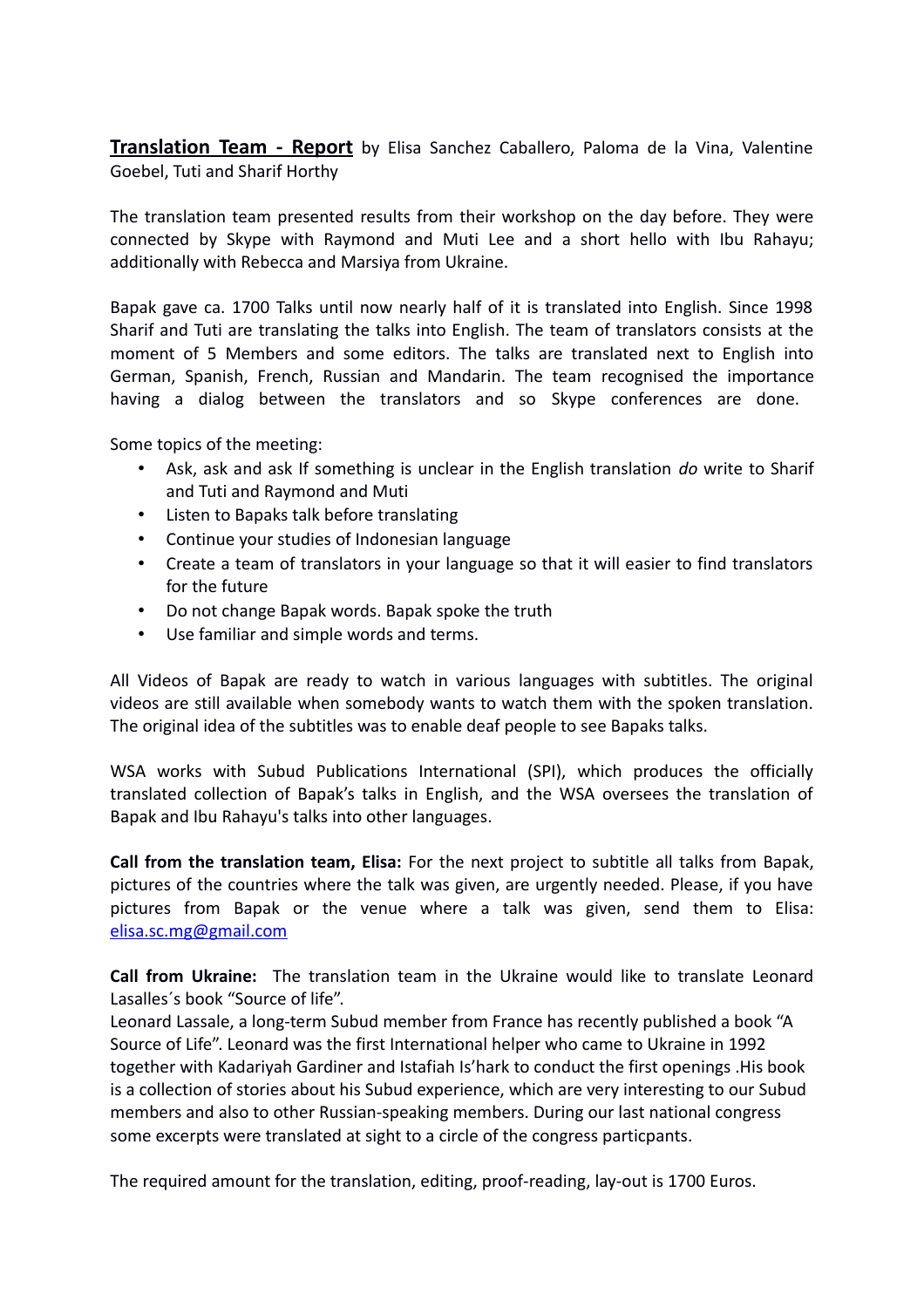It was agreed with Leonard that the Russian translation of the book can be downloaded and printed out from the *lulu.com* sight free of charge. This is a simple and inexpensive variant. If a possibility opens up, the book can be published. And that would be the best option. But we need to start with the first, most important step..

Until this date ca. € 140,00 were collected – approximately we still would need € 1450,00 If somebody would like to help bringing this project alive financial support is very welcome. Thank you! Please contact Andrii Gerzhyna: [arpaorama@gmail.com](mailto:arpaorama@gmail.com)

# **Plenary Meeting Friday, May 1st, 2015**

## Morning Session

## **SDIA - Romina Vianden-Prudent and Hannah de Roo**

SDIA supports projects related to health, community development, education and child development, the environment and sustainability. It is a non-profit association that aims to relieve human suffering.

The task is to invite members to start with their own SD project, doesn´t matter how small it is. When one looks to ones neighborhood one will find many possibilities to help and care for others who are in need. It is not said that it has to be in India or Africa, care starts with one self and with the one around us.

This led to the request if SDIA as Organisation became too big in a sense that members seem to have difficulties to feel connected and related to it. In Zon4 just 2 countries have SD representatives (Germany and Norway). Romina as Board Member of SDIA and in her role as Zone4 SD coordinator, encourages the delegates to establish SD representatives in their country. Please send your questions to: [info@pruviakom.de](mailto:info@pruviakom.de)

Hannah from Netherlands made a presentation of Susila Dharma, telling about the challenges, projects and activities of SDIA. They emphasized those would need the member´s input for further continuation.

Websites: [www.susiladharma.org,](http://www.susiladharma.org/) and [www. susiladharma.de](http://www.susiladharma.de/)

- Present SD people in Budapest (Hannah, Arnaud, Valentin, Viktor and Leonore)
- SDIA Goals 2014-2018 (Services, publications, conferences + meetings)
- Projects in Democratic Republic Congo
- Challenges = fundraising, sustainability of projects
- Benefits = grow together, put Latihan into practice, opportunity for volunteering

## Questions:

Poland: Can you tell us more about some of your problems?

*Romina:* Usually the projects that touch me most are very small, and are about helping someone in need. There are a lot of examples on our website and on posters, we can give you more informations, if you are interested.

Mariam: I like to add that some of those projects are open to volunteers.

Israel: What projects are there for Subud members and groups in a crisis?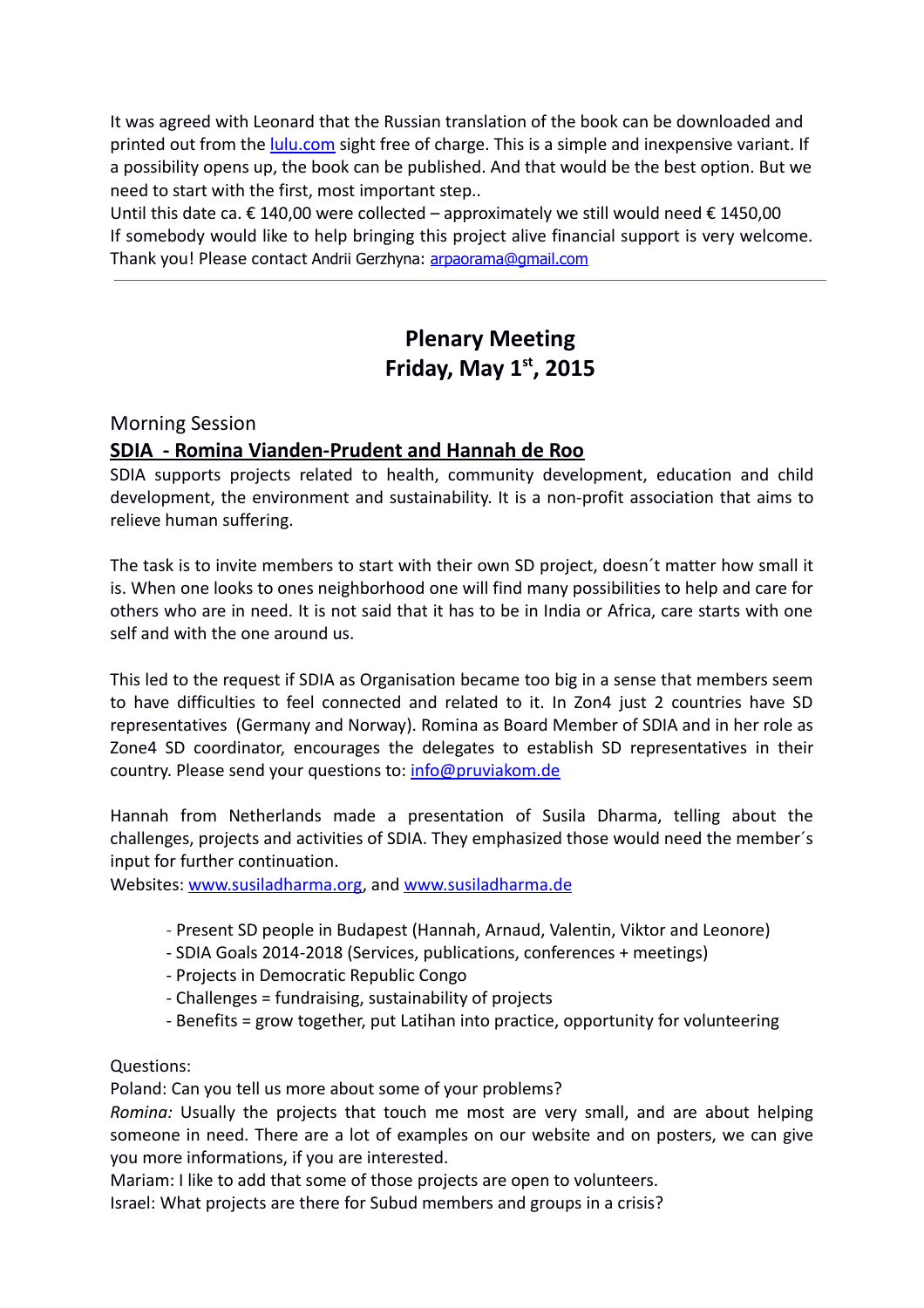*Romina:* This is nothing we can directly support (as it says in our by-laws); this is the responsibility of CARE.

Austria: Do you only send the newsletter to the representatives?

*Romina:* Yes, if you like we can also send it to chairs.

Finland: I think it's very important within SD for the young to participate in projects; we should make a travel fund for the young that are enthusiastic and inspired. *Romina:* That's what the **Human Force Camp** is. The next camp will be held in Anisha, India, 17.-30.6.2015.

**Education Conference** in Great Malvern: 18.-23.8.2015

## **SIHA - Konstantin Trijono and Dorofeya Apnea**

SIHA (Subud International Health Association) is a wing which was not active for years. Since the World Congress in Mexico and with Maxwell Frawall as SIHA Representative it started again. Konstantin from Moscow, himself a

Doctor of Medicine, coordinates SIHA in our Zone4. His concept of Health is a holistic one and Includes the physical, mental and spiritual level. There are a lot of questions to be answered like "What do we want?" - "Do we like a platform – and how should it be performed?" - "Are we motivated to built up SIHA?"

One of the aim is to network and connect doctors, therapists, practitioners, etc.

**Next step :** to organize a **SIHA weekend for members** who are interested in Health – Informations will be given through the Zone4 Newsletter

Questions after the presentation:

Poland: Is this actually an attempt to change everything in your wing?

*Konstantin:* There are no SIHA members in Zone4 except for us 2 and some that could not come.

Poland: That is a good step into doing something practical then.

Israel: Are there any projects; does anything practically happen in SIHA?

*Konstantin:* We think that it is too early to start projects now, so there are none. The first thing should be the SIHA weekends, at the moment our job is to prepare the soil and get responses from people.

Israel: … Maybe there should be a platform to get helpers.

Germany: For me this is the best approach I have seen yet, we need ideas like that. Please contact Konstantin, if you have questions: Konstantin [<ontologyrus@yahoo.com>](mailto:ontologyrus@yahoo.com)

## **SICA by Rusydah Ziesel**

Rusydah presented the SICA work, their many projects, the homepage [www.subud-sica.org](http://www.subud-sica.org/) and SICA-newsletters. She reminds us that in each one of us "culture and creativity" is part of our being and that this potential can be come alive through the help of the Latihan. Our creativity can be shown through cooking, painting, reading, writing, dancing etc. During the gathering Rusydah offers several workshops called "Keys to Creativity" like blind painting, silk painting, and playing theater. These workshops are performed in several countries at the moment.

The discussion after the workshop made clear that SICA is not just for professionals but for each one of us. Looking at the website of www.subud-sica.org a delegate expressed that for "normal" members to present oneself with a SICA project is very hard as the things which are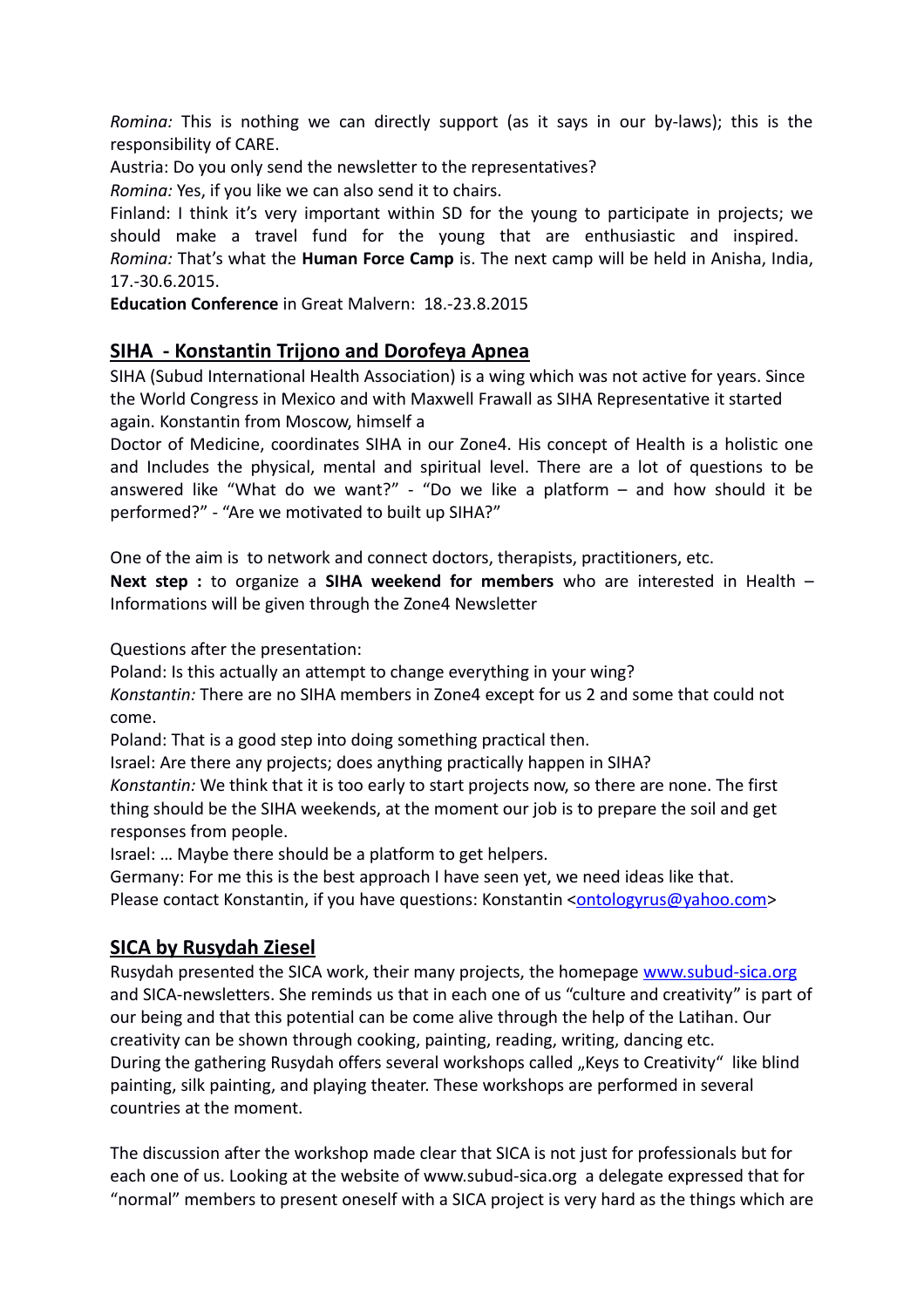shown on the website are highly professional and that quality won´t be reached by a non professional. This discussion brought us back to the basic idea of SICA to express oneself through the Latihan in our daily life.

#### **Afternoon – free time for the delegates:**

15h: 90 min **Boats tour** on the Danube with 104 participants.

17:00 **Presentation Orgiva**, Spain with Oliver and Sofia Haitzmann

## **- Plenary Meeting – Saturday, May 2nd, 2015**

Morning Session

## **SESI - by Harlan Cockburn**

He reports from the SES workshop two days before. There were 16 participants present. Harlan writes:

It's good to know that enterprise is still alive in Subud, and that the spirit and desire to be enterprising continues. At our meeting we heard a whole range of ideas and opinions: Some people have long experience in very varied work, others are just starting, or thinking of starting. It's not possible to come to any 'conclusions' or 'resolutions' from such a short meeting, and probably the most valuable outcome is the sharing and witnessing of what each of us had to contribute.

## **The main topics were:**

- The desire to succeed, and how and when to use our 'will'.
- The need to be persistent, to not give up.
- The role of courage was discussed, and compared to in effect stupidity, or 'blind courage'.
- Luck and chance in enterprise,
- Money.
- The history of Subud enterprises and Bapak's part in that was challenged and discussed.
- What´s next?

Homepage: [www.subudenterprise.com](http://www.subudenterprise.com/)

Zone Business:

## **Invitation from Britain:**

**Daphne Alexopoulou**, chair lady from UK, reports from the upcoming Subud Britain Family Gathering and National Congress in Great-Malvern from 18.-23.8.2015. We are all invited to come. Also the SDIA meeting will be located there including the Annual General Meeting (AGM).

## **Zone4 Meeting and gathering 2016**

Discussion: Joint Zone4 and Zone3 Meeting 2016?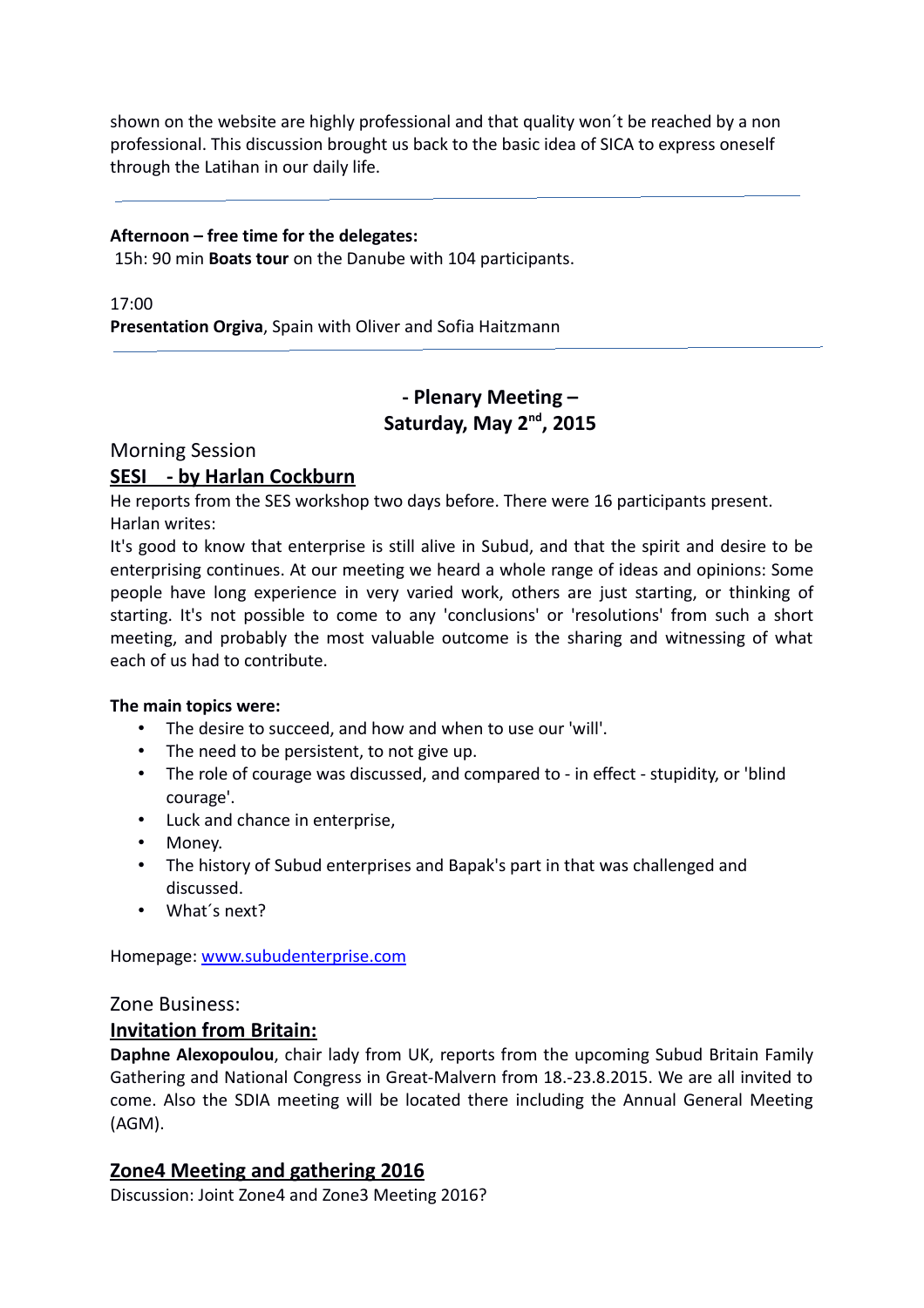**Pro:** It would give the meeting a special feeling of togetherness, Latihan with many people is a special gift, the diversity of all the cultures would give the meeting a new dimension, benefit on all levels

**Contra:** As the economic situation in our Zone is not easy the travel costs would be too expensive, not enough time for the Zone4 Business, as there are new delegates the process of getting to know each other would be disturbed, it would be better to wait until 2017 when the Subudfamily grew together more strongly.

## **KC´s talk about procedure for testing if Zone3 and Zone4** should have a common Zone meeting in 2016.

After a short Latihan the men and Women KCs testing in front of the committee delegates the questions. For the women it was very clear yes. The result of the men´s testing had a different outcome. They tested again if it is right to do the Zone 3+4 gathering in 2016 together. The result was 15 yes and 3 no.

**Host country for the next Zone4 Meeting** - Poland and Greece offer their country to host the Zone4 Meeting in 2016

After a short Latihan the men and Women KCs testing in front of the committee delegates the questions. Then each country voted with one vote per country.

Greece: this test was not convincing enough

Poland: The test of the KCs men and women had a common result **for Poland**. Poland was asked if they would accept the common gathering in 2016 with Zone 3+4. They accepted. Spontaneously Lithuania declared their support for the Zone gathering in 2016. Now we have to inform Zone3 and ask them if they want to have the 2016 gathering in one place. Farah will inform Andrea, Zone3 representative.

## **Zone Budget 2016 – Hubert Konrad**

**Hubert presented the modified budget of 2016**, which was discussed two days before. Questions came up again concerning helper travels, see details before on day 29.4.2015. It was agreed, that 1,000€ should remain under discretion of the Zone to subsidies International Helper travels within the Zone, and to reverse the change in the 2015 budget which combined the WSA contribution and the Subsidies to International Helper travels.

Based on the prior discussions, the following points were modified vs. the initial proposal:

- to decrease the WSA contribution by 1,000€ to 11,000€
- to increase the Contribution for International Helper travel by  $1,000 \epsilon$
- to increase the Zone Kejiwaan Meetings expenses by 1,000€

## **The countries unanimously voted yes on the modified budget 2016.**

## Afternoon Session

## **SYAI - Rhyana Blakeley and Marcus Vágány**

**-** SYAI (Subud Youth Association International) team - since World Congress in Mexico, SYAI is organised in a different way. For each Area there are 2 representatives. Next to them there is one coordinator who represents SYAI at the WSC and works together with the representatives of the Areas. It seems that this new regulation works better than it was done the last 4 years.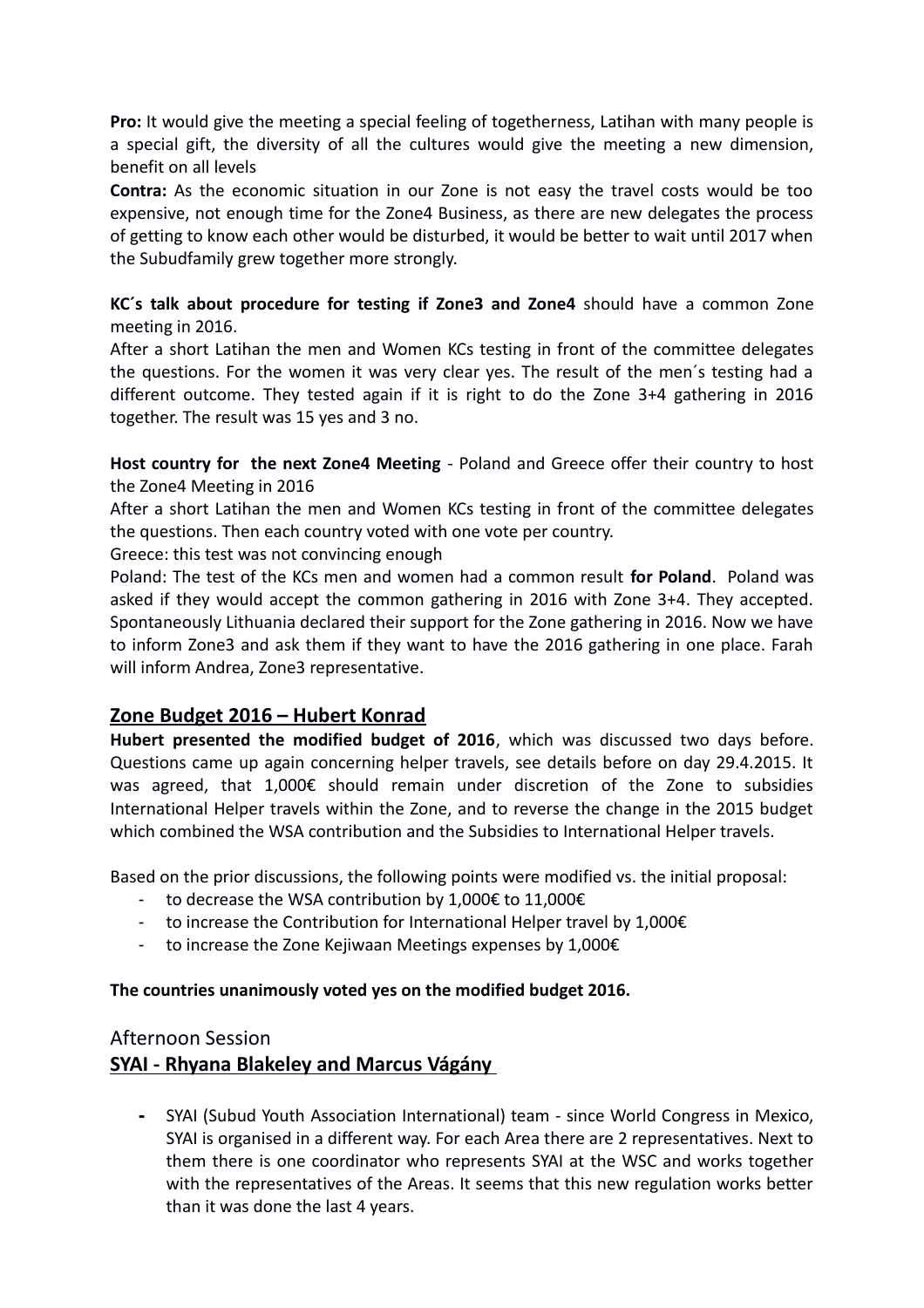- **-** SYAI sees their responsibility to be aware of the needs for youth and parents at congresses and serves as a bridge between Subud and young people. In Britain, for instance, out of an inner need, a group of young parents (SUFA) organised themselves and they meet twice a year next to the congress. As we plan to organize a Meeting with both Zones, we could invite them to help us preparing the space that families can have holidays at the same time. See their Website: [www.sufa-uk.weebly.com](http://www.sufa-uk.weebly.com/) If you have any questions please contact Faustina: [faustinawalter@hotmail.com](mailto:faustinawalter@hotmail.com)
- **-** The human force camp is also a part of SYAI. There will be a camp coming up in India. The idea is to review the structure of the Human Force Camp with the aim to bring helpers into the projects. The Human Force Camp has a connection to Subud, there is Latihan and Testing. Volunteers who are not in Subud are welcomed. For more Information: [Human Force Camp](http://www.susiladharma.org/?page_id=647)
- **-** The Subud Youth Fellowship is a project to give young entrepreneurs a year (and up to 2000\$ Funding) to develop their project with the guidance of the Latihan. One of these project is situated in Portugal, Bucelas. This is a Subud property with some very old houses on it. Lucas, a young Subudbrother from Lisbon, who is living there, started an organic farming project to revitalise this place. Subud Portugal: [raquelalcobia@yahoo.com](mailto:raquelalcobia@yahoo.com)
- **-** The Yes Quest is looking to come under the Subud umbrella: <http://www.yesquest.org/>
- **-** The Big Youth Camp in the summer next year is coming up in Indonesia. It will be a bizonal gathering.  $22^{Nd}$  -  $31^{st}$  of August – Visit the website: [www.yesquest.org](http://www.yesquest.org/)
- **-** IYTF International Youth Travel Fund financial support for young members who would like to participate on congresses, events and the world congress. Find more info's and the application form on [www.subud.org](http://www.subud.org/) in 5 languages
- **- Call:** Please tell your members of SYAI, it would be great to find a youth coordinator in your country! Please contact Rhyana when you have any questions: [rhyana\\_b@hotmail.com](mailto:rhyana_b@hotmail.com)

## **WSA Report - Lucia Boehm and Hilaria Dette**

**-** Next there was a presentation giving a historic overview of Subud and explaining the role of the WSA (World Subud Association) and its organization; that the WSA as an organization is there to serve the worldwide Subud Community. The aims of the WSA are to facilitate the worship of God, to preserve the practice of the Latihan and to protect the good reputation of Subud. Another role of the WSA is to organize the world congress and to protect the copyright of Bapak and Ibu's Talks. The current council and how the council works (which is also explained in the bylaws) was explained too.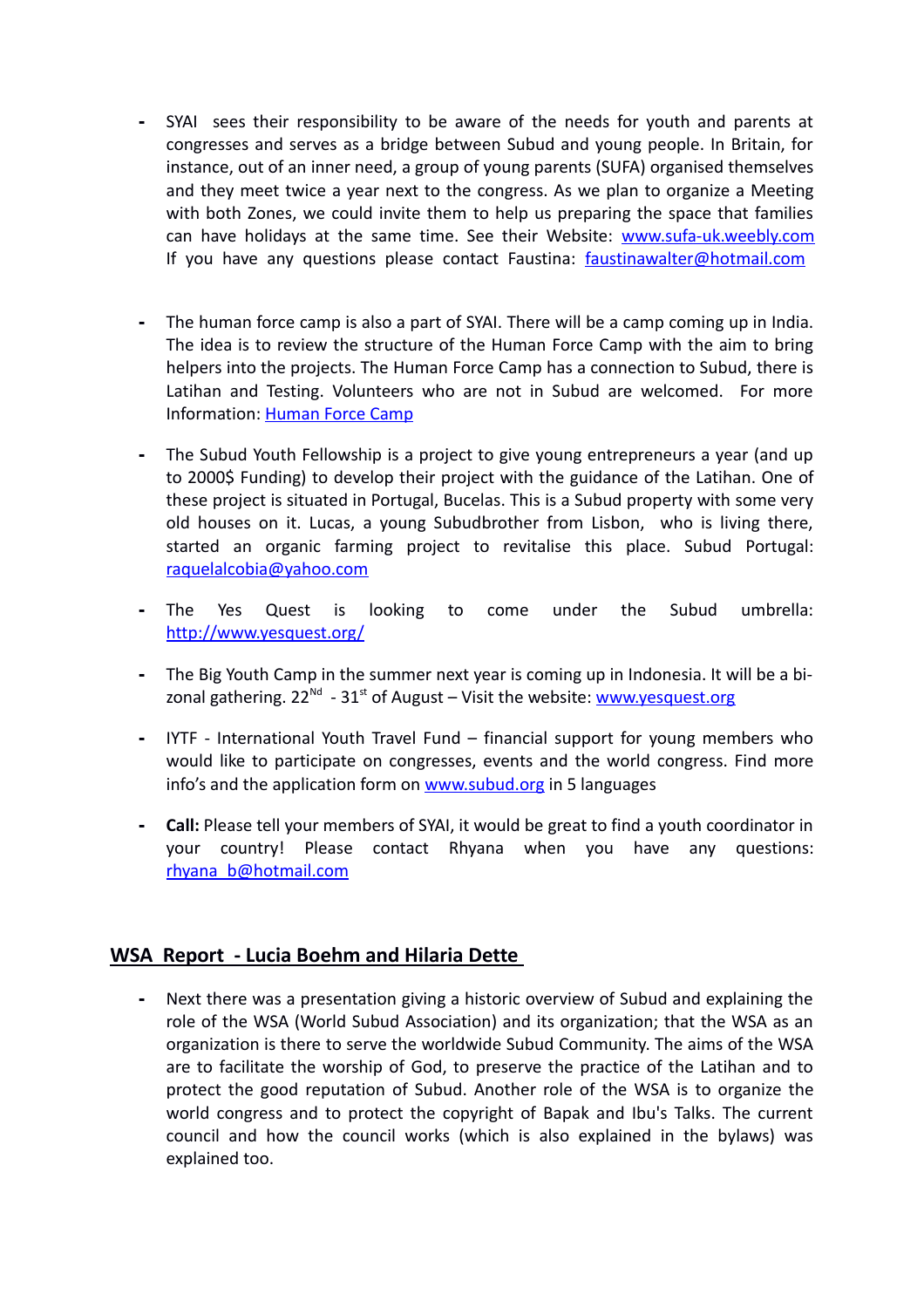- **-** The WSC (World Subud Council) is now implementing the resolutions from the last world congress in Puebla (Farah already spoke about the proposals and resolutions) and preparing the next world congress 2018 in Germany.
- **-** A Newsletter will be sent out regularly which should be forwarded to all Subudmembers. To stay in contact and to give members awareness how WSA works together, communication is the key to it. Zone 4 wants to encourage the WSA team to send out News about their work and their activity on a regularly base.
- **-** Activities from some WSC members: Meeting in Indonesia (March), Area 3 Zone8 Meeting in Quito, Ecuador, small meeting in Munich with Zone3, Zone4 Reps, Youth representatives, SESI Chair, etc., participation on the first national congress of Cuba, participation on the Zone4 Meeting in Budapest
- **-** Coming activities: Helper Capacity Building, Archive Meeting in Wolfsburg, WSC Meeting in Chile, September
- **-** The WSA Budget was shown the expenses meet the budget exactly so far.
- **-** Websites are: [www.subud.org](http://www.subud.org/) and [www.subud.com](http://www.subud.com/) and [www.subudworldnews.com](http://www.subudworldnews.com/)
- **-** A power point presentation will be sent to the delegates.

## **CARE - by Arnaud Delune**

- **-** Presentation of CARE a Subud Wing under the WSA dedicated to help exclusively Subud Members (when all other resources have been exhausted). The mission of CARE is to create an emergency fund to help Subud members in hard times (medical help, help in disasters, member calls)
- **-** Education Fund Subud members: From primary school until university there are some wonderful examples of pupils who got the possibility to study and are now happy to receive their diplomas and university degrees. It is worth donationg some money for our children to give them education, the basic of a human life!
- **-** Procedure to support members financial: Local Helpers test first before requesting support from the CARE Team. The request is then studied by the CARE Team, final testing is done and the criteria for the request are also being checked (family participation, community benefit).
- **-** A power point presentation will be sent to the delegates, to be shown at congresses in their countries.

# **Plenary Meeting Sunday, May 3rd, 2015**

**International Helpers (IH) -** Olivia Brady (departed), Dahliani Drejza, Arifin Konrad (departed), Sjarifa Roberts, Sanderson Topham.